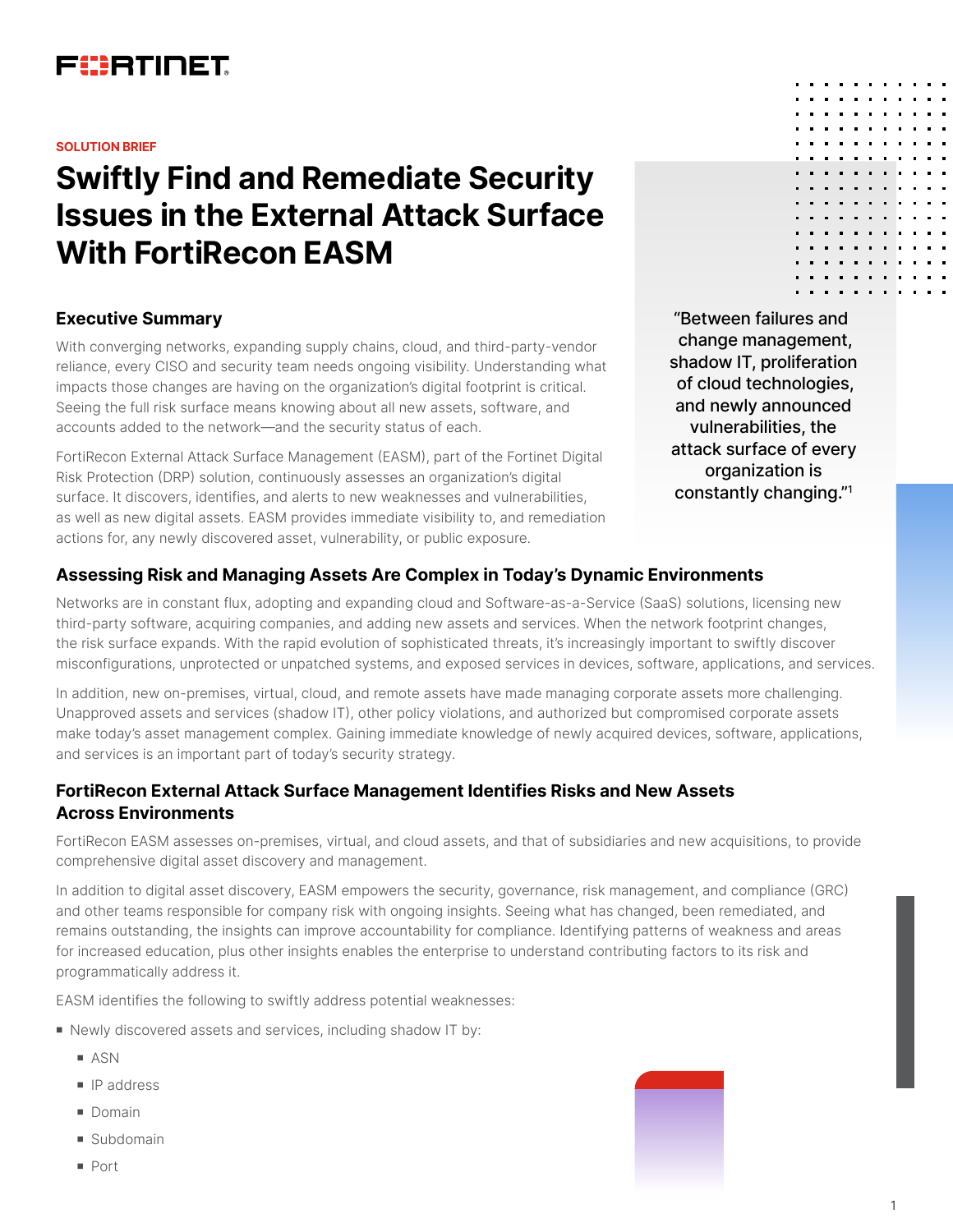- **Example 2** Security issues, including those in the public cloud, such as:
	- SSL certificate issues
	- **N** Vulnerabilities
	- $\blacksquare$  Misconfigurations
- $\blacksquare$  Third-party credential leaks

EASM historical views can help identify patterns of change, policy violations, areas for improvement, and other potential risk areas for the company over time. With current and historical perspectives, security teams can resolve issue areas while better understanding those risks in need of more scrutiny. EASM remediation guidance helps prioritize and focus scarce resources on the highest-priority risks while security teams can make mitigation plans for others.



## **FortiRecon Digital Risk Protection**

FortiRecon EASM may be licensed by itself, with FortiRecon Brand Protection, or with both Brand Protection and FortiRecon ACI. The full FortiRecon solution with Brand Protection, EASM, and ACI includes the following features:

- A breadth of coverage that includes digital asset discovery, data leak detection on underground and open forums, and brand attacks for swift action
- Takedown service for accounts, websites, and rogue mobile applications
- Licensing flexibility, for "outside-in" visibility when it's needed
- Executive to technical level views with an intuitive graphical user interface (GUI)
- Threat and incident expertise access from additional FortiRecon analyst time to incident response and assessment services